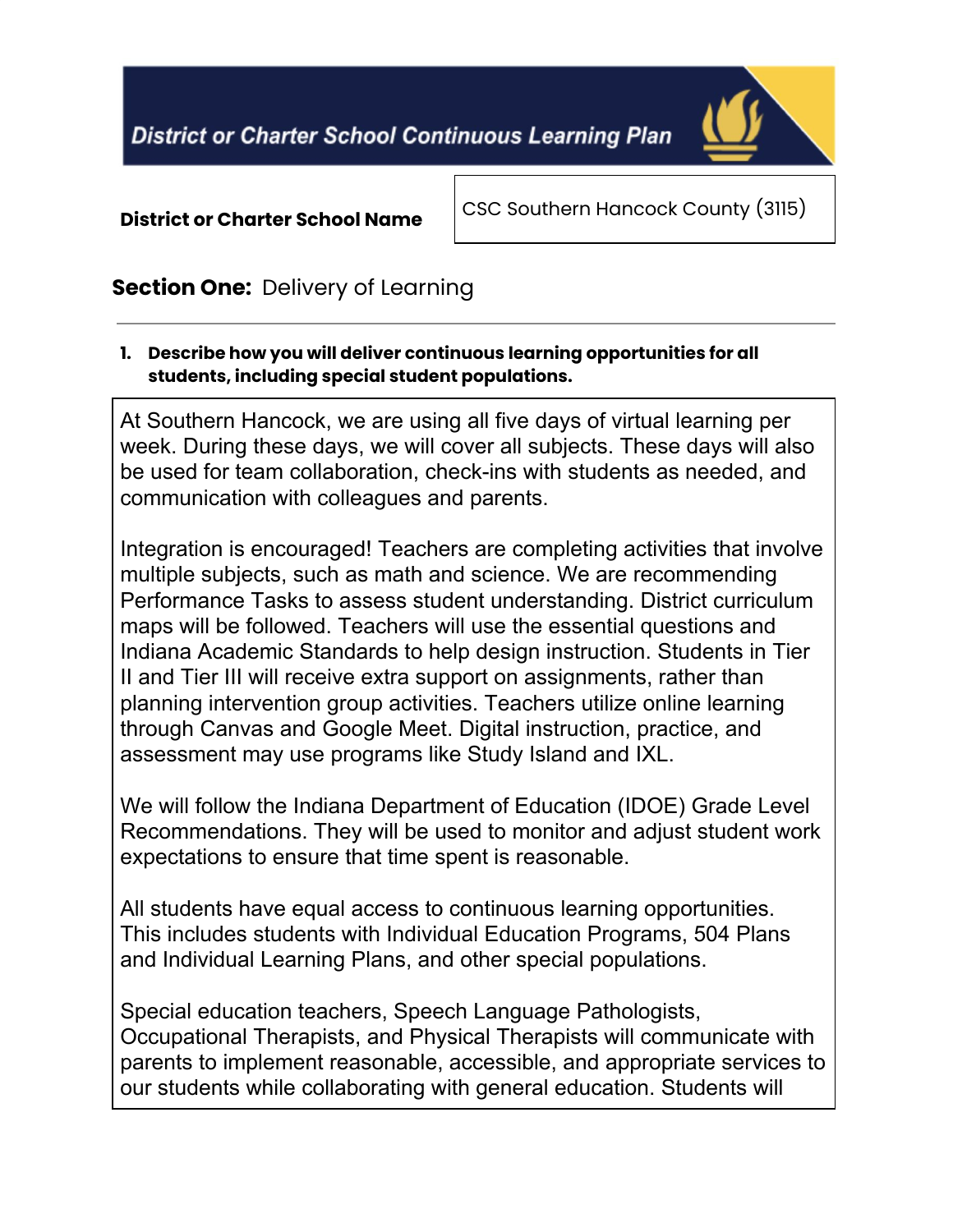continue to have access to the general education curriculum. Additional devices, wifi, switches, and other assistive technology will be identified through the Teacher of Record communication. These items will be purchased and distributed to families. Parents will have direct access to technology staff and the Teacher of Record for assistance. Parents will be contacted via telephone or email to provide input on an E-Learning plan to address progress monitoring, goals and provisions. Individual Education Program revisions will include documentation of the eLearning plan. The Teacher of Record will communicate weekly and with some parents daily via email, phone, or video chats. Related Service staff (OTs, PTs, Behavior Consultant) will provide input to the E-Learning plan and communicate with teachers and parents. All case conferences and special education referral meetings will remain as scheduled.

Elementary [Expectations](https://docs.google.com/document/d/1Cgk-Mj2o1zE2b1Ye6VGUf5QdZ3zdOpH1J6pbhh_xfKg/edit) New Palestine Intermediate School [Expectations](https://docs.google.com/document/d/16IAte3nJDoSagAAfNKmu2_sn-9vs0qn3KDpYD1puAUc/edit) New Palestine Junior High School [Expectations](http://www.newpal.k12.in.us/userfiles/323/My%20Files/Jr.%20High%20E-Learning%20Guidance%20for%20April%202020.pdf?id=3343) New Palestine High School [Expectations](https://docs.google.com/document/d/1wfA6MHMAYiFQygvWO-h457f42jW_orsovhVw0TDQHX4/edit)

**2. Describe how your district communicates expectations for continuous learning implementation to 1. ) students, 2.) families, and 3.) staff.**

We will communicate with parents, students, and teachers concerning expectations, student learning assignments, and other important information in a variety of formats. Southern Hancock utilizes Canvas as the student learning management system. Students and parents can find assignments and assigned activities on each teacher's Canvas page. Google Meet will be utilized to meet and interact with students. Parents will receive information via email through SchoolMessenger, on the district website, and through the district's multiple social media profiles.

Parents and students will still be able to monitor grades and completed assignments through their PowerSchool accounts.

The Continuous Learning Plan will be posted on the Corporation Website.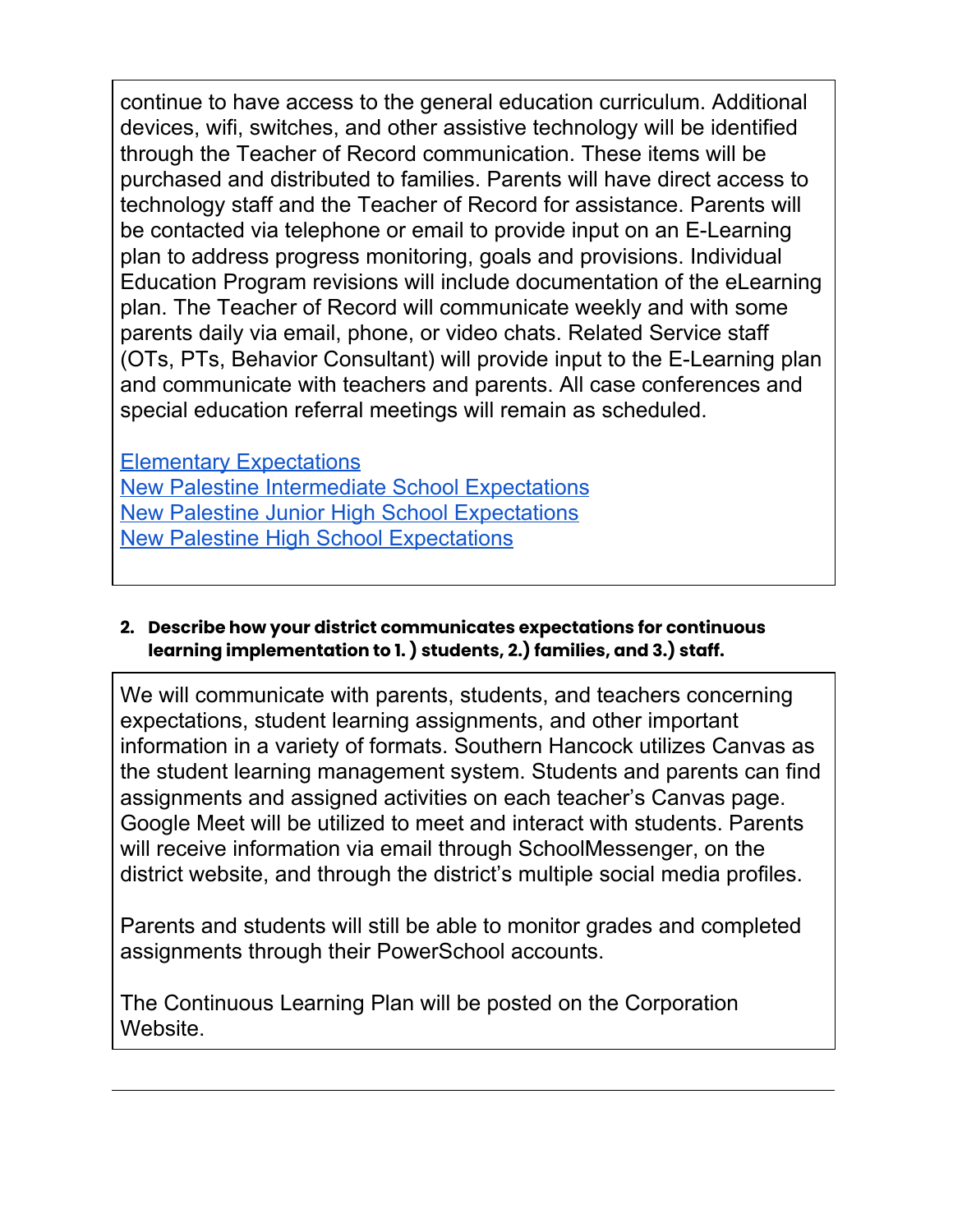#### **3. Describe student access to academic instruction, resources, and supports during continuous learning.**

Our school district is a 1:1 school corporation. All 7th-12th grade students have MacBook Airs. K-6 students have iPads. We utilize Canvas as the student learning management system. Our teachers also use Loom and Google Meet to continue interaction with students. We are also able to access multiple resources online. We have previous subscriptions to many of these resources. We are also taking advantage of several new options recently made available during this pandemic.

We will access the IDOE Continuous Remote Learning website for additional ideas.

- **4. What equipment and tools are available to staff and students to enable your continuous learning plan? Please list.**
	- Macbook Airs for students and teachers grades 7-12 and
	- IPads for students and teachers grades k-6
	- Additional devices were given to families to meet the needs of students with special needs
	- Southern Hancock has added Wifi at 5 of our 6 buildings in our parking lots:
		- NPHS
		- NPJH
		- NPI
		- NPE
		- BWE
	- Document Cameras
	- Paper copies are available by request
	- Purchase equipment as needed to meet the needs of all students

#### **5. Describe how educators and support staff are expected to connect with students and families on an ongoing basis.**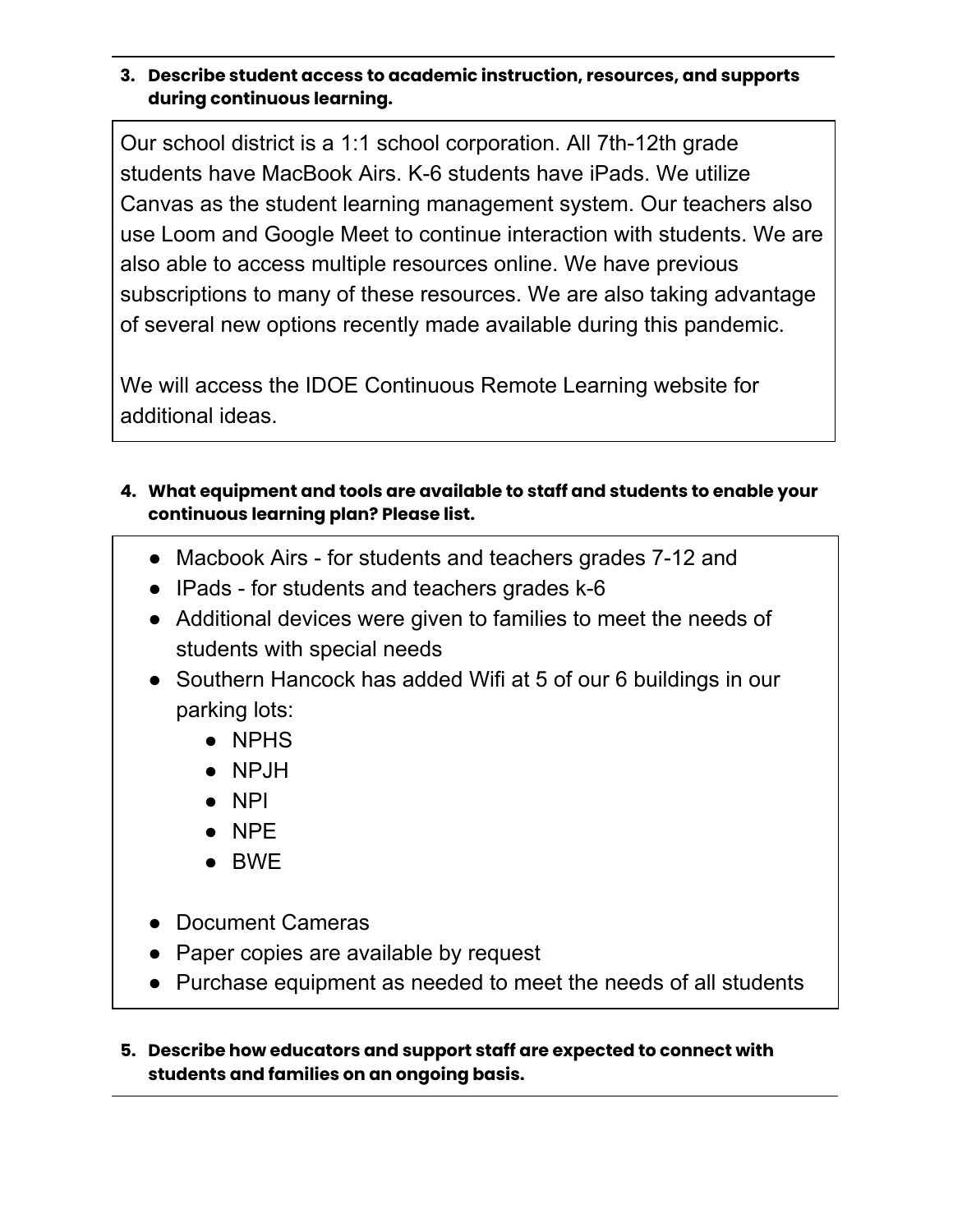Our educators will use a variety of tools to connect with students and families. Google Meet is one interactive tool that our educators use to "meet" with students. Other media that is used includes email, telephone calls, Flipgrid and the teacher's Canvas page. This is not an exhaustive list of types of media used to connect students and families.

Special education teachers, Speech Language Pathologists, Occupational Therapists, Physical Therapists and the Behavior Consultant will communicate with families to ensure goals, progress monitoring, and provisions are communicated to meet the needs of each student. The same tools are utilized.

### **6. Describe your method for providing timely and meaningful academic feedback to students.**

Teachers in grades K-8 will provide feedback of learning on a continuous basis through individual communications and grades. All credit-bearing courses (high school and some accelerated junior high courses) will receive grades along with additional individual feedback.

## **Section Two:** Achievement and Attendance

#### **7. Does your continuous learning plan provide an avenue for students to earn high school credits? If so, describe the approach.**

Our high school and junior high school students are continuing through virtual learning to complete class requirements to receive high school credit. Teachers will use Curriculum Guides to ensure state standards are covered. Special Education Teachers, Speech Language Pathologists, Occupational Therapists, and Physical Therapists will contact parents to implement reasonable, accessible, and appropriate services to our students and continue to collaborate with general education teachers to meet the needs of our students with Individual Education Programs to